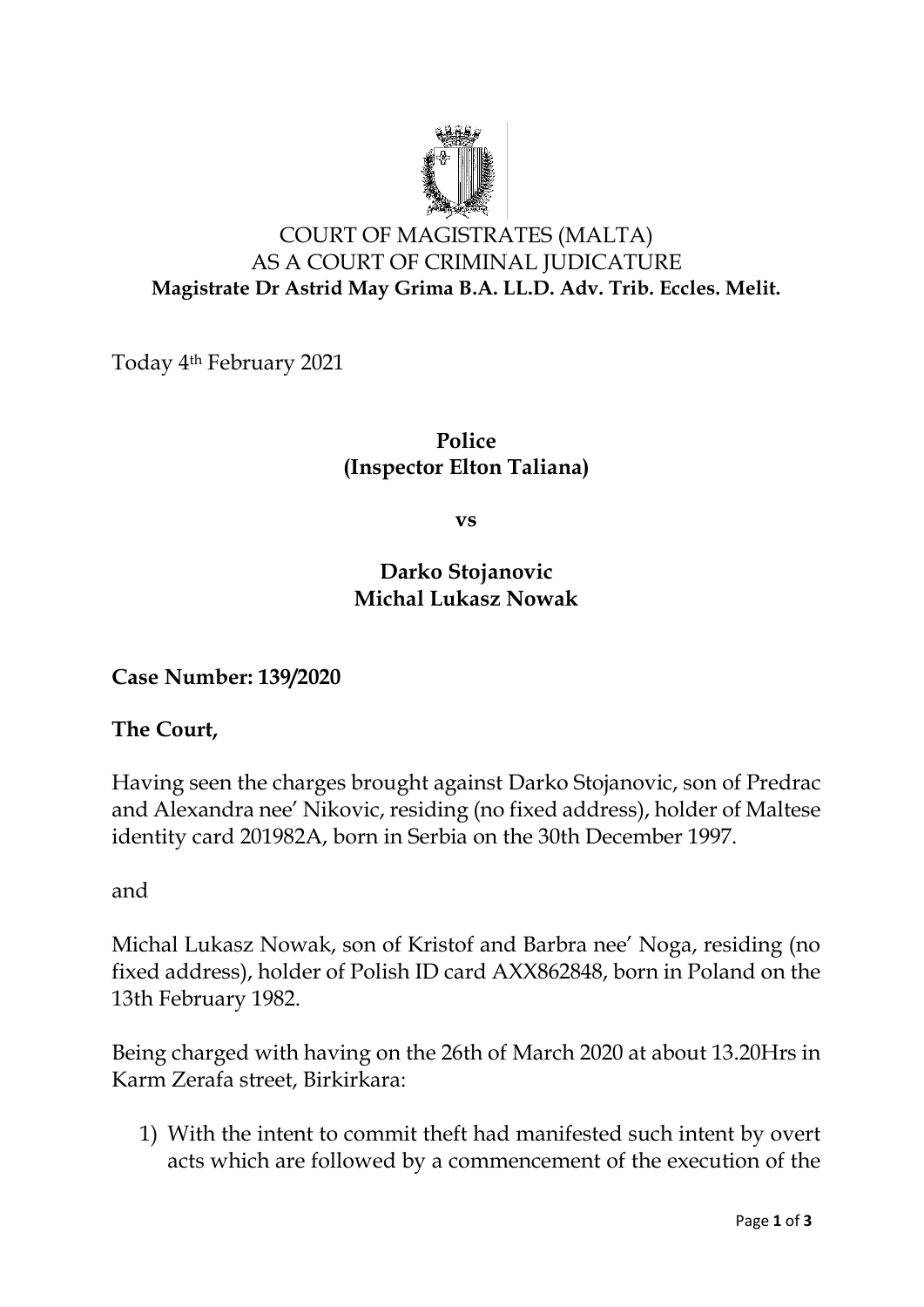crime, which theft exceeds two thousand and three hundred and twenty-nine euros and thirty-seven cents  $(E2, 329.37)$ , and is aggravated by 'ammount' and 'place', to the detriment of family Marmara and/or other persons.

Moreover, they are being charged for having on the 03rd of April 2020 and in the previous months, in the Maltese islands:

2) Lead an idle and vagrant life.

After having seen all the documents presented in the acts of these proceedings.

After hearing the accused plead guilty to the charges brought against them on the 21st of January 2021.

After hearing the final submissions by the parties.

## **Considers**

Whereas during the sitting held on the 21st of January 2021, the accused, in the presence of their Lawyer, plead guilty to the charges brought against them.

Having then warned the accused in the most solemn manner of the legal consequences of such plea and allowed the accused ample time to retract it and this in accordance with Article 453 together with Article 392A of Chapter 9 of the Laws of Malta.

Having seen that the accused, after being granted such time, and after confirming that they had been allowed sufficient time to consider their plea, that they fully understood the charges brought against them, that they were fully aware of the punishments prescribed by the law for the charges brought against them, confirmed their guilty plea.

Having heard the guilty plea of the accused to the charges brought against them, the Court has no alternative but to declare the accused guilty of the said charges.